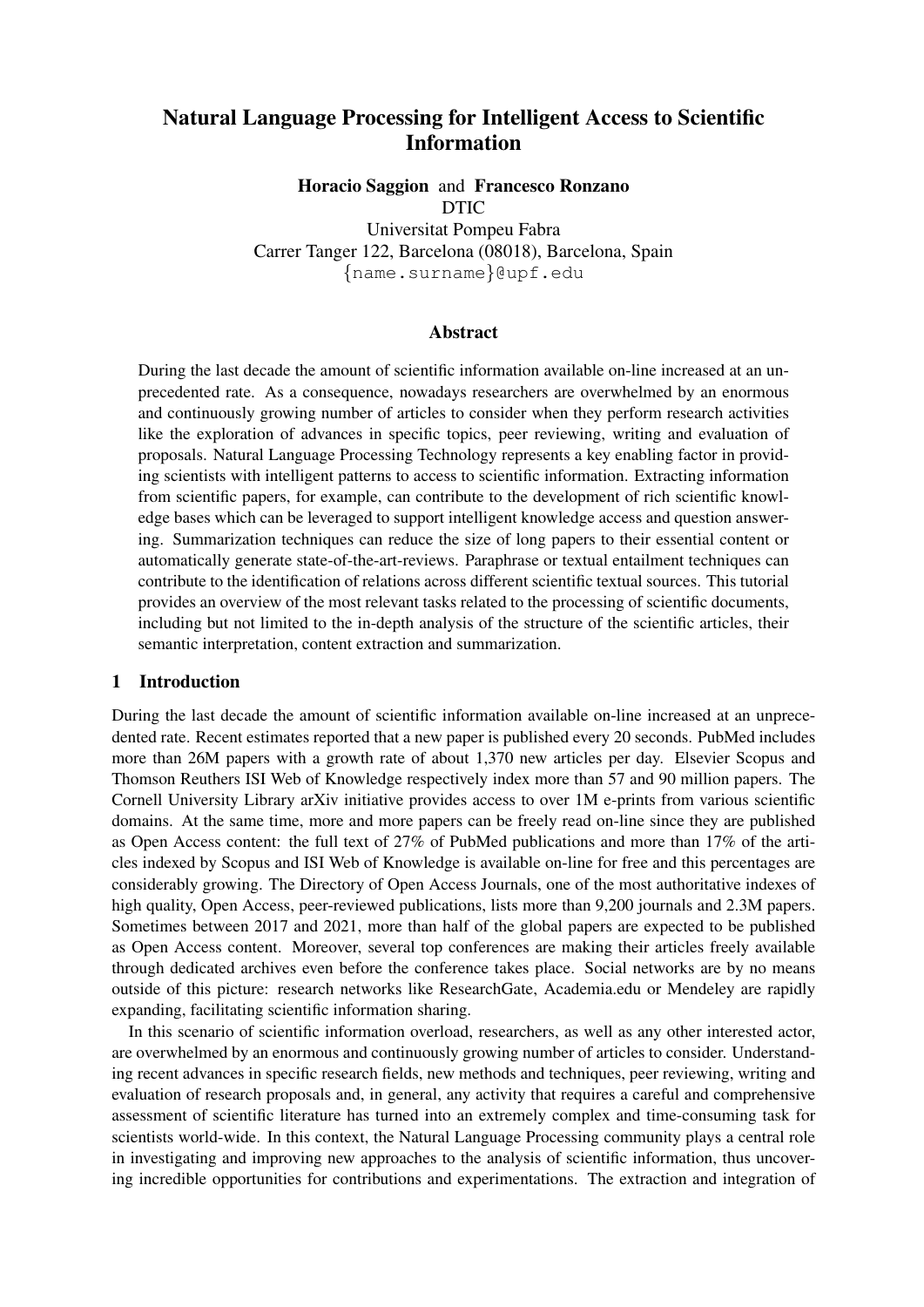information from scientific papers constitute a key factor for the development of rich scientific knowledge bases which can be leveraged to support structured and semantically-enabled searches, intelligent question answering and personalized content recommendation. Summarization techniques can help to identify the essential contents of publications thus generating automatic state of the art reviews while paraphrase or textual entailment can contribute to identify relations across different scientific textual sources.

The objective of this tutorial is to provide a comprehensive overview of the most relevant problems we have to face when we mine scientific literature by means of Natural Language Processing Technologies, thus identifying challenges, solutions, and opportunities for our community. In particular, we consider approaches and tools useful to analyze and characterize a wide range of structural and semantic peculiarities of scientific articles, including document formats, layout-dependent information, discursive structure and networks of citations. We discuss relevant scenarios where the availability of structured, semantically-annotated publications improves the way we benefit from scientific literature, including article summarization, scientific content search, selection and aggregation, and publication impact assessment. Related tools, applications, datasets and publication venues are also reviewed.

## 2 Tutorial Outline

The topics of the tutorial are described below. The tutorial will be combined with demonstrations of existing technologies.

#### 1. Introduction

Overwhelmed by scientific publications (patents, research articles, tutorials, presentations, etc.)

Challenges & opportunities of scientific information overload

#### 2. Analyzing the Structure of Scientific Publications

Available formats & contents

Retrieving textual contents from PDF publications

Document structure analysis

Patent analysis

#### 3. Mining the Semantics of Scientific Publications

Text organization

Rhetorical structure analysis

Citation networks

Interpretation of citation purpose and polarity

### 4. Extracting Information from Scientific Literature

Scientific entities and their identification (names, formulas, numbers, drugs, genes, etc.) Relation extraction problems (interactions, causal relations)

#### 5. Summarizing Scientific Information

Classic summarization approaches to scientific document

Classification-based approaches

Citation-based approaches

Summarizing patents